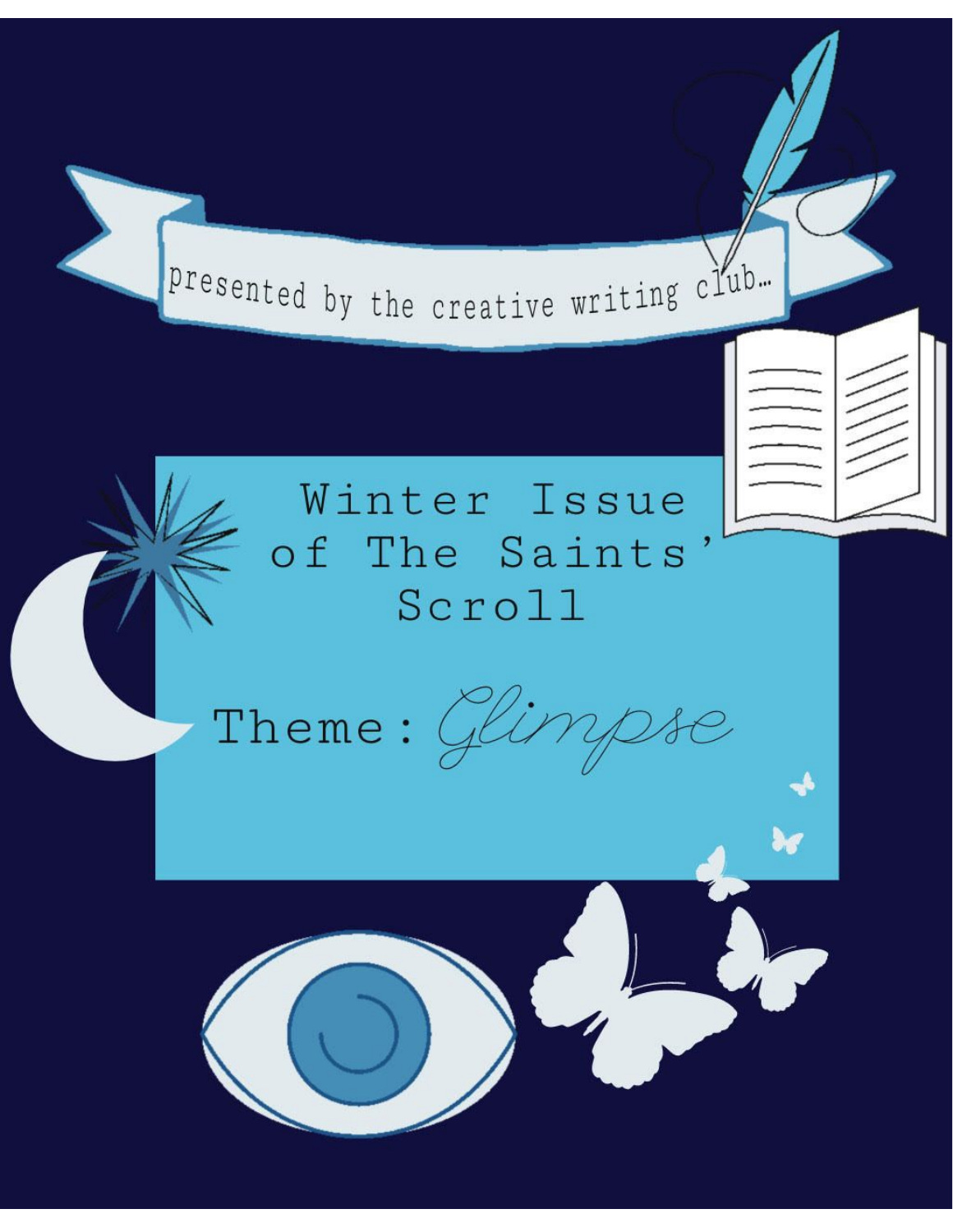## **TABLE OF CONTENTS** January 2022

| "Glimpse"                                              | Poetry             | 3              |
|--------------------------------------------------------|--------------------|----------------|
| "In the Land of Nox"<br>By Victor Nevaan Dias          | <b>Short Story</b> | 4              |
| "Just Another Girl in the Crowd"                       | <b>Short Story</b> | $5-6$          |
| Comic<br>By Andrew Krupski & Tien Nguyen               | <b>Artwork</b>     | $\overline{7}$ |
| "A Glimpse through the Window"                         | Poetry and Artwork | 8              |
| "Later"<br>By Gabriella Mastro                         | Poetry             | 9              |
| "Through the Eyes of the Beholder"<br>By Mia Henriques | Artwork            | 10             |
| "A Look in the Mirror"<br><b>By Amelia Harper</b>      | Prose              | 11             |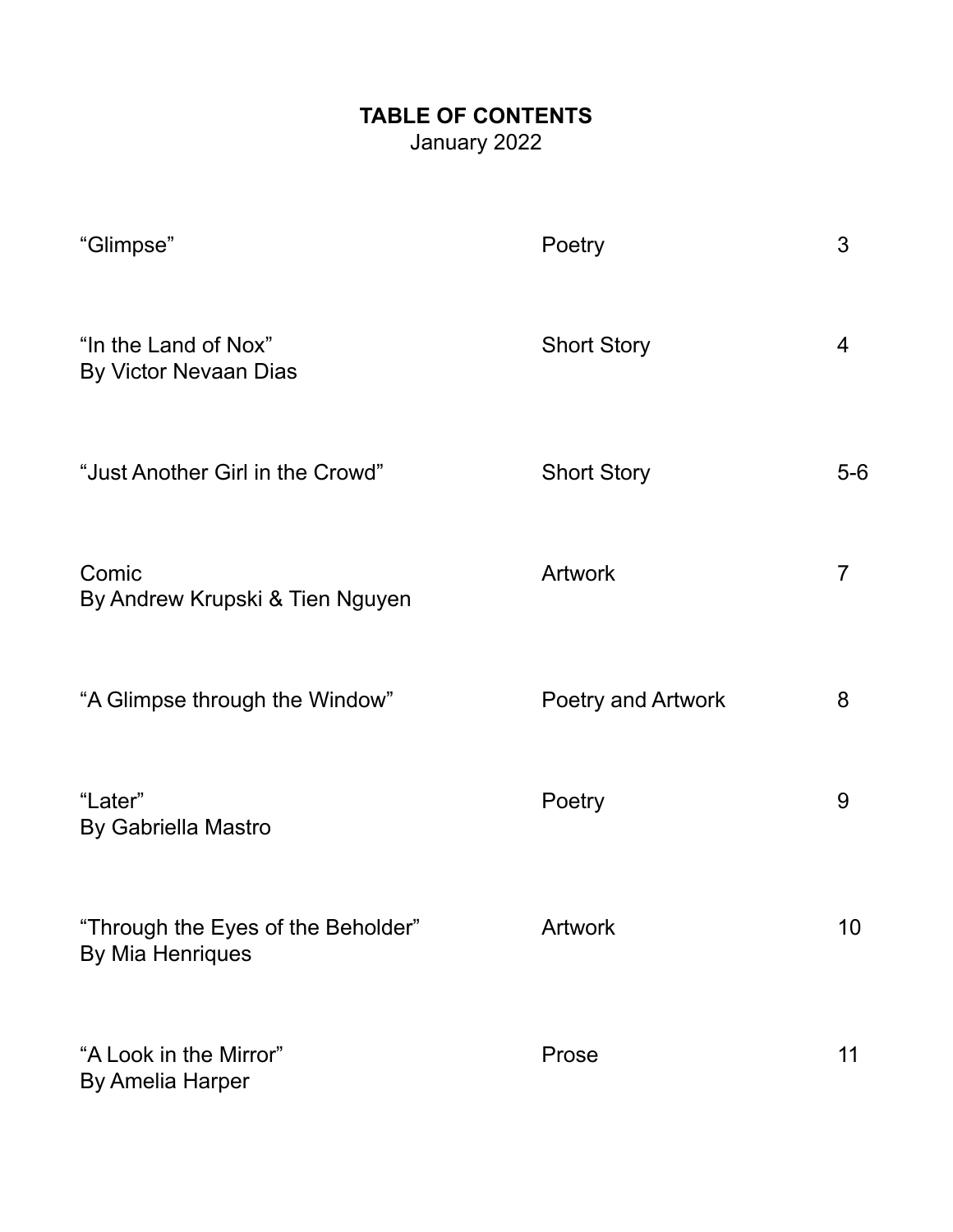# **Glimpse:**

A flash here A glimpse there First near And then far Light and then dark Then shades of gray Something then nothing, A cause of dismay Wind whistling Then howling Falling, drifting, With a cold winter bite Sun here and now gone Clouds cover the light Shine now withdrawn No longer a glimpse But now a full screen Fat snowflakes now With an icy white sheen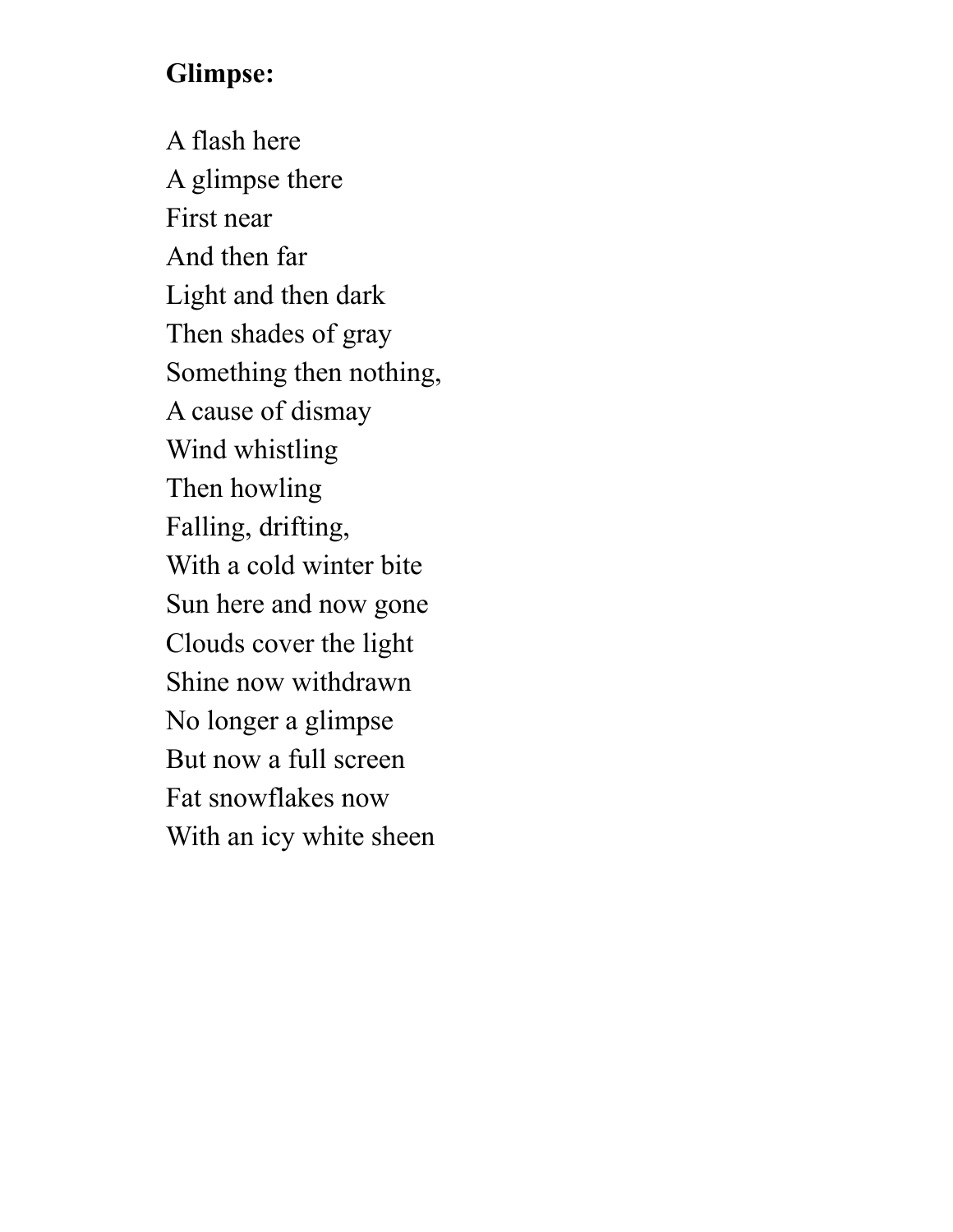In the Land of Nox

*A Dreadfully Dark Narrative Poem with a Delightfully Bright Dissolution By Victor Nevaan Dias*

The snow falls in thick flurries, coating the ground in sheets of white. The quick-flowing streams lay still in their frozen quietude, covered in the ice that traps the once-warm rapids. The black trees stand in their glacial solitude, like silent sentinels watching the frigid, barren land. The cold plains lay like still stretches of ice, undisturbed by the centuries. Over the land of Nox the skeletal wraiths take flight, seeking their long-dead prey. Over the land of Nox the clouds thicken and obfuscate the gray sky. Over the land of Nox the dead sun sets, plunging the world into yet another arctic night.

But over the land of Nox, under the gray sky, through the dark clouds, flies a light. Over the land of Nox, the light falls to the earth. Over the land of Nox, the black wraiths shriek their wonder into the gray sky. And in the dark land of Nox, a child burns like a star.

And the child cries out as it burns, announcing its agonizing screams to the dead world. Its cries echo around the lifeless plain, awakening the discordantly slumbering wraiths from their brief hibernation. The trees shudder in the thralls of it's terrible screams, yearning to assist the poor child, but unable to do so. The earth trembles in the wake of the child's dreadful cries. The very stars weep, falling to the ground in brilliant bittersweet showers. The very sky cries it's despondency, raining upon the barren plains of the land of Nox in torrents of ice and snow. But the child still burns, lighting the dark land of Nox in it's painful illumination. In the dark land of Nox, the child's light melts the ice In the dark land of Nox, the child's light frees the streams In the dark land of Nox, the child's light warms the trees In the dark land of Nox, light returns to the world

And the world rejoices in its tremulous sadness. The dead ground brings forth the first sprouts of life. The dead trees bring forth their hidden leaves, finally returning to again bask in the glory of daylight. The frozen streams chatter their icy chains, flowing at their brisk pace once again. The barren plains yield the hidden seeds of their ancestors, breaking forth in tall grasses and crops of every kind. The dark clouds part for the child's light, letting the bright blue sky into the gray world.

In the land of Nox, the wraiths shriek their praise into the heavens, relishing in the light of the child. In the land of Nox, the trees bring forth their fruit. In the land of Nox, the rivers team with fish In the land of Nox, the green plains stretch for miles. In the land of Nox, the wraiths open their wings to the sunlight. In the land of Nox, the plants bring forth their seeds. In the land of Nox, the mountains team with trees In the land of Nox, the oceans stretch for eternity In the land of Nox, the world cries tears of happiness.

The children play in the green fields, carefree and unknowing of their world's history. The birds bring forth their spring-born young to relish in their first flight. The tall dark trees let their bright leaves grow unchecked, covering the forests in canopies of greenery. The animals dart from sanctuary to sanctuary, fleeing from the relentless predators.

And in the shining land of Nox, the sun rises on a new world.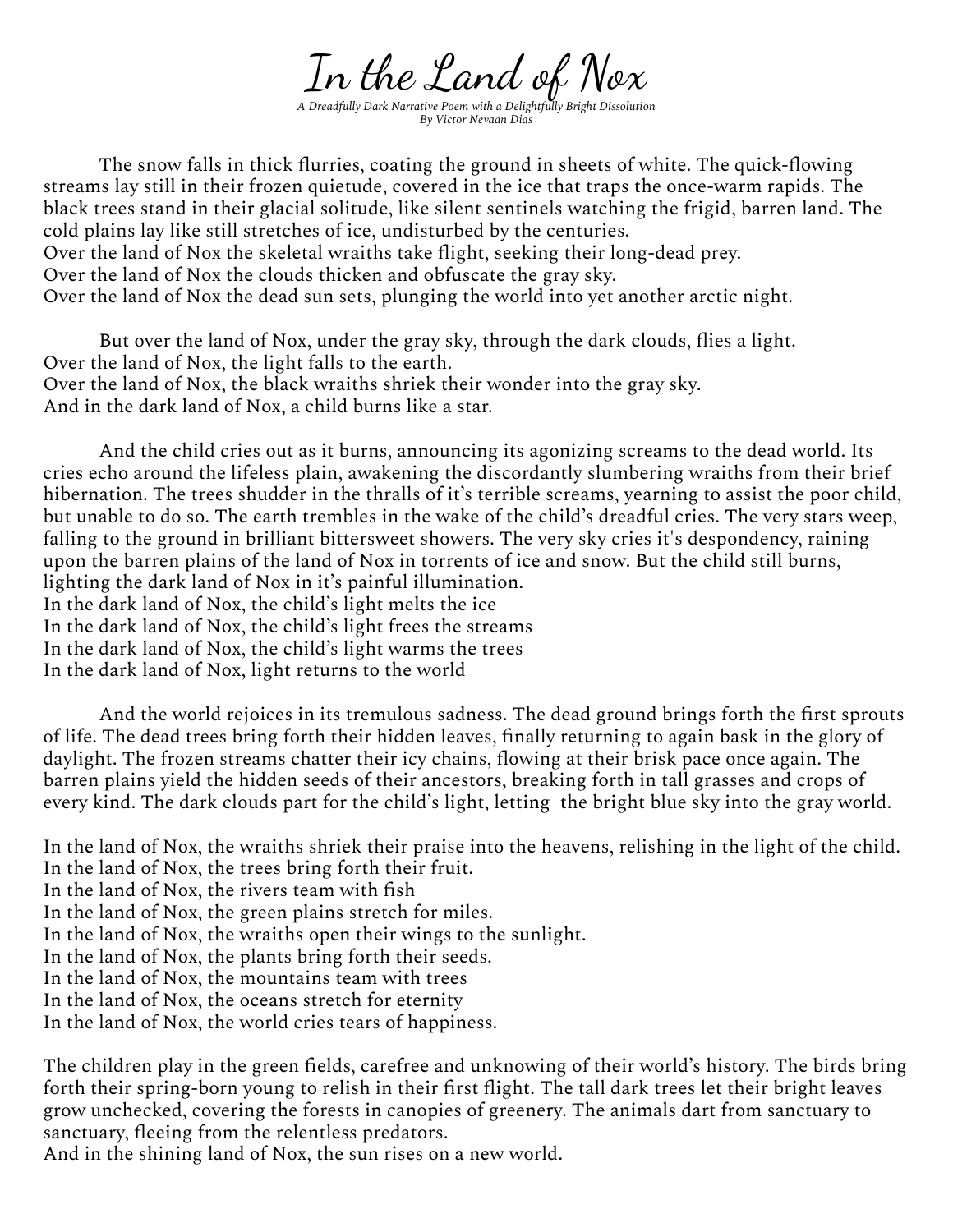#### **Just Another Girl in the Crowd**

#### **By: Anonymous**

She handed her ticket to the brawn security guard before walking through the metal detector. No alarm sounded as she passed through, and with a nod from the guard her ticket was handed back to her. The guard gave her brief instructions to where her seat would be and then sent her off, turning to the next person in line. She thanked him and walked in the direction he had told her to go, blending in with a group of girls that were headed the same way. She passed through a set of doors leading to the ground level of the stadium, where people were murmuring with excitement. The girls all clumped together and sat down at one of the farther back rows, while she continued to the front. The stage was just within reach—if she stretched out her arm she could probably touch it. A few minutes passed before the lights started to dim and the high-pitched screams began.

"Ladies and gentlemen, please welcome Ambrose!"

Everyone around her screamed even louder as he walked onto the stage right in front of her. Her mouth opened to join the screaming fans, but she froze. He was so beautiful. Seeing him in person was so much different. She stood there, mouth agape while he started to play his black and white electric guitar. The first few notes brought her out of her shock, and she smiled, the first trace of any emotion that night. She looked up at the handsome person on the stage, his voice so angelic. Everyone around her was singing along with him, so she joined in, her body swaying along to the music.

He tripped up a little when he heard a euphonious voice singing along with him. It was a quiet one, a drop of water in the ocean, but it had such prominence that you couldn't miss it. He quickly got back on track, hoping that anyone would blame the slight pause on a sound error, and tried to focus on the girl's melodic voice rather than the raucous music in his earpiece.

As he finished the song she saw pure happiness on his face as he looked at the sold-out stadium. His ocean blue eyes shone so brightly in the subfuscous stadium as he looked at his dedicated and loving fans. With a soft sigh, he walked over to the piano to the side of the stage and started playing a new, slower tune.

She sang along to every song and listened to the person she loved so dearly, despite having never conversed. This was the closest she had been to him in her life. He helped her through so much, helped her feel loved. He helped her feel confident, beautiful; simply marvelous. She smiled at everything he'd ever done for his fans. If she could only thank him, and not just through fanmail or a social media DM— in person. Through a different medium just wouldn't be the same.

More songs played as the night was winding down, but she wanted to stay here forever. She wanted to listen to his voice again, she wanted to see him in person again. His eyes twinkled as he started to speak, hidden stars in a whirling sea of blues.

"Thank you guys for coming out tonight. It really means a lot."

A few girls screamed 'I love you' when he paused, just a breath of noise among the catastrophic thunder. He blushed when he heard the calls, still not used to receiving them.

"This last song is about one of my best friends. Things got a bit rough and he sadly isn't here anymore. I hope you like it!"

As soon as he started playing the first few chords, she knew what song it was. It was her favorite song. It brought back memories of the family and friends she lost and tears started to well up a bit as she sang along. She looked up and saw that he was tearing up a bit too. He finished the song and every fan was screaming and crying. They didn't want this to end, they didn't want him to leave. The parents politely clapped, happy they could finally go home after being in a stadium for hours with screaming teenagers. He walked up to the front of the stage and reached down and to touch some of the outreached hands. They instantly let out a squeal of joy. One girl turned pale and looked like she would faint. He gave them a forced smile and looked at the girl next to that group. She was here alone and she had a tear sliding down her face. One look at her beautiful green eyes and he knew, he knew she experienced what he had. He knew she lost someone close to her, someone dear to her heart. She knew what he was feeling when he wrote that song. They held each other's gaze for a quick second before he looked away.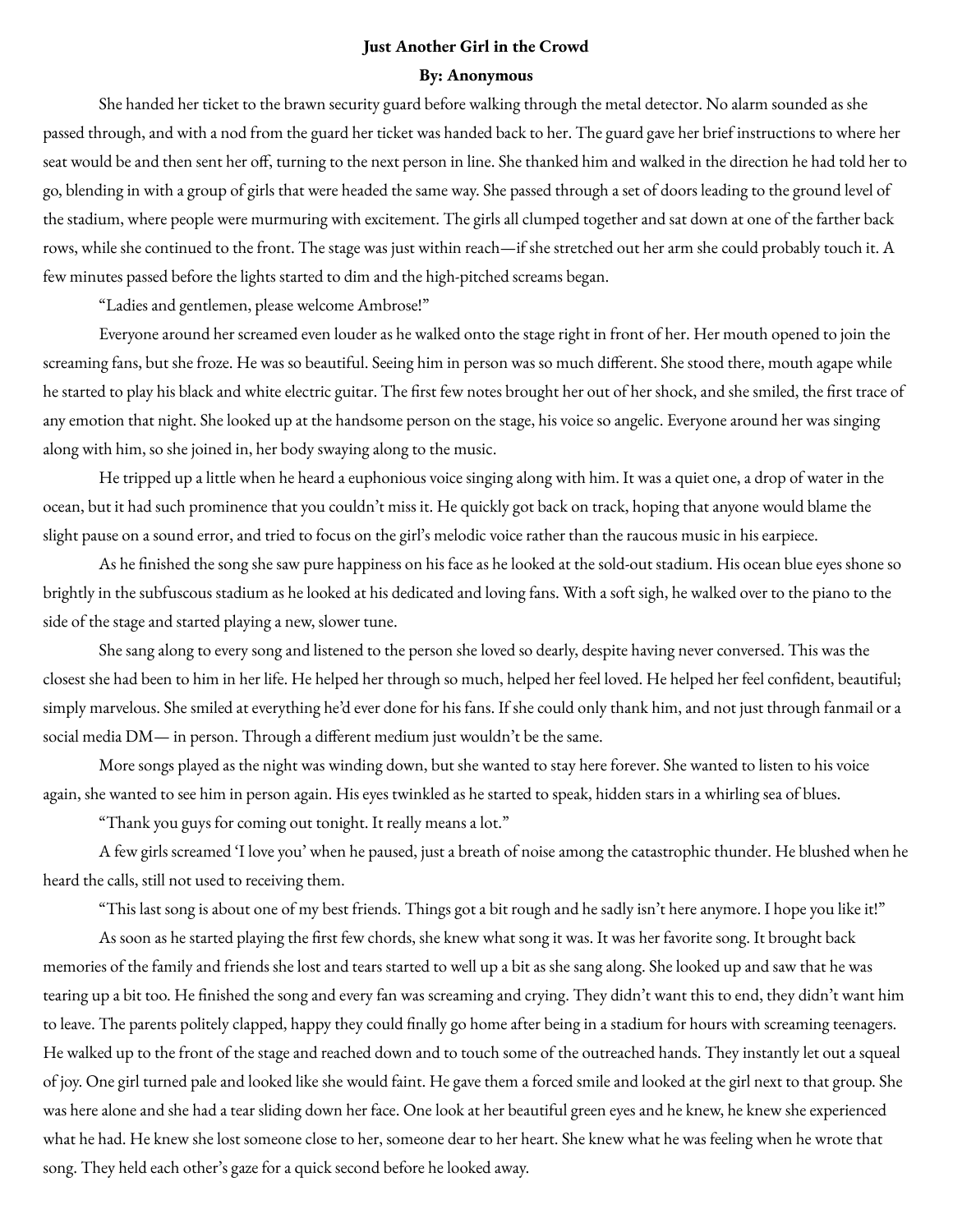He stepped away from the front of the stage, eyes of every fan following him. Cheers and screams echoed through the stadium as he held up his guitar and bowed, then walked off the stage. The crowd could still be heard as he entered his dressing room; he didn't think of those fans, only the girl with green eyes. He only thought of her as he walked to his private jet. He only thought of her on his way to LA where he would be over 2,000 miles away from her. He only thought about her as he landed at the airport. She just wouldn't leave his mind.

She was still frozen in shock from what she experienced as she exited the stadium with the tides of amazed fans and tired parents. He actually noticed her in the crowd of thousands. She shook her head and started walking to where her car was parked, replaying that moment over and over in her head as she drove. When she got to her apartment she laid down on her bed, tired, and realized something. He probably wouldn't remember her, and that he probably looked many other fans in the eye. The realization dawned on her face, she would just be another girl in the crowd.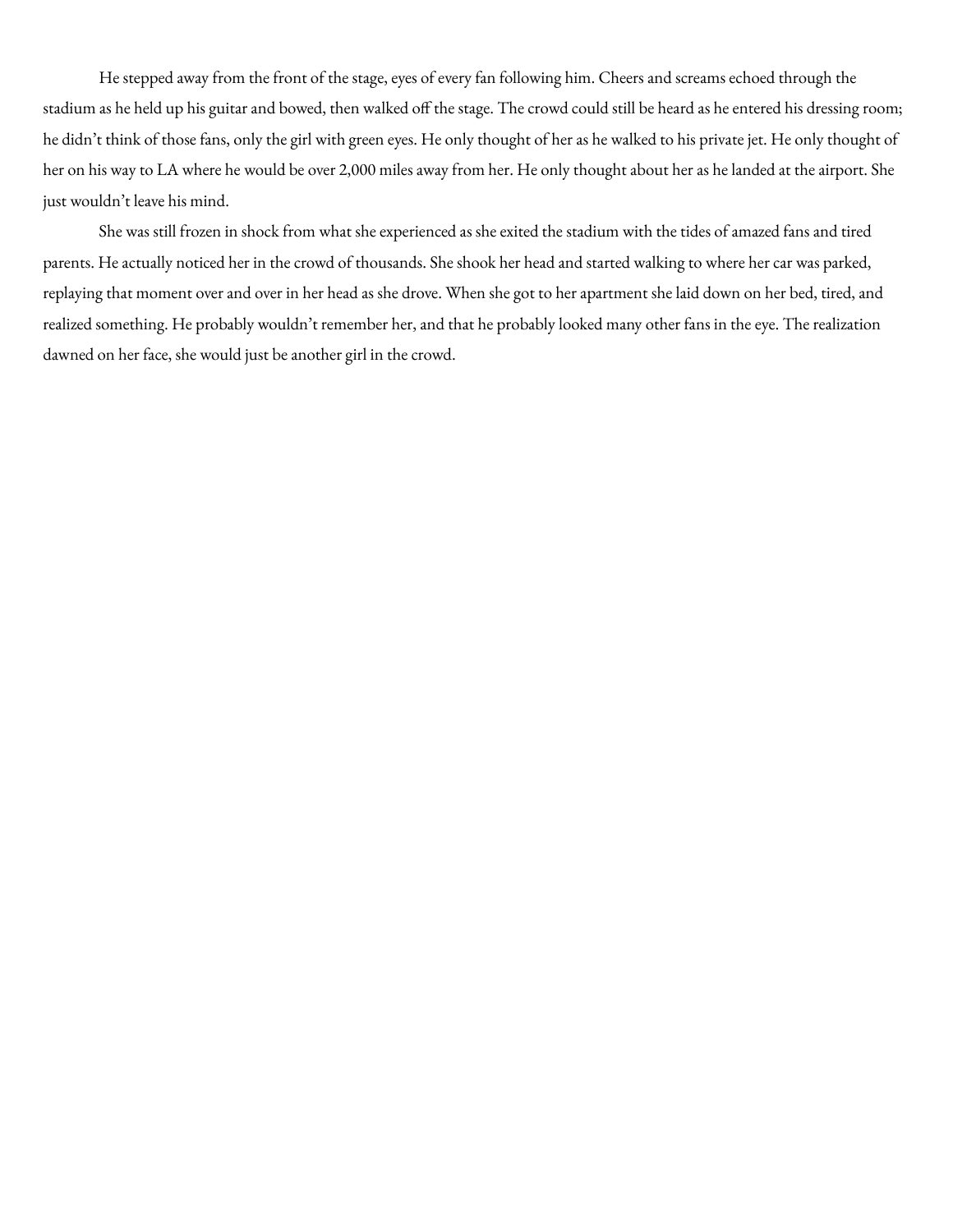

Writing by: Andrew Krupski Art by: Tien Nguyen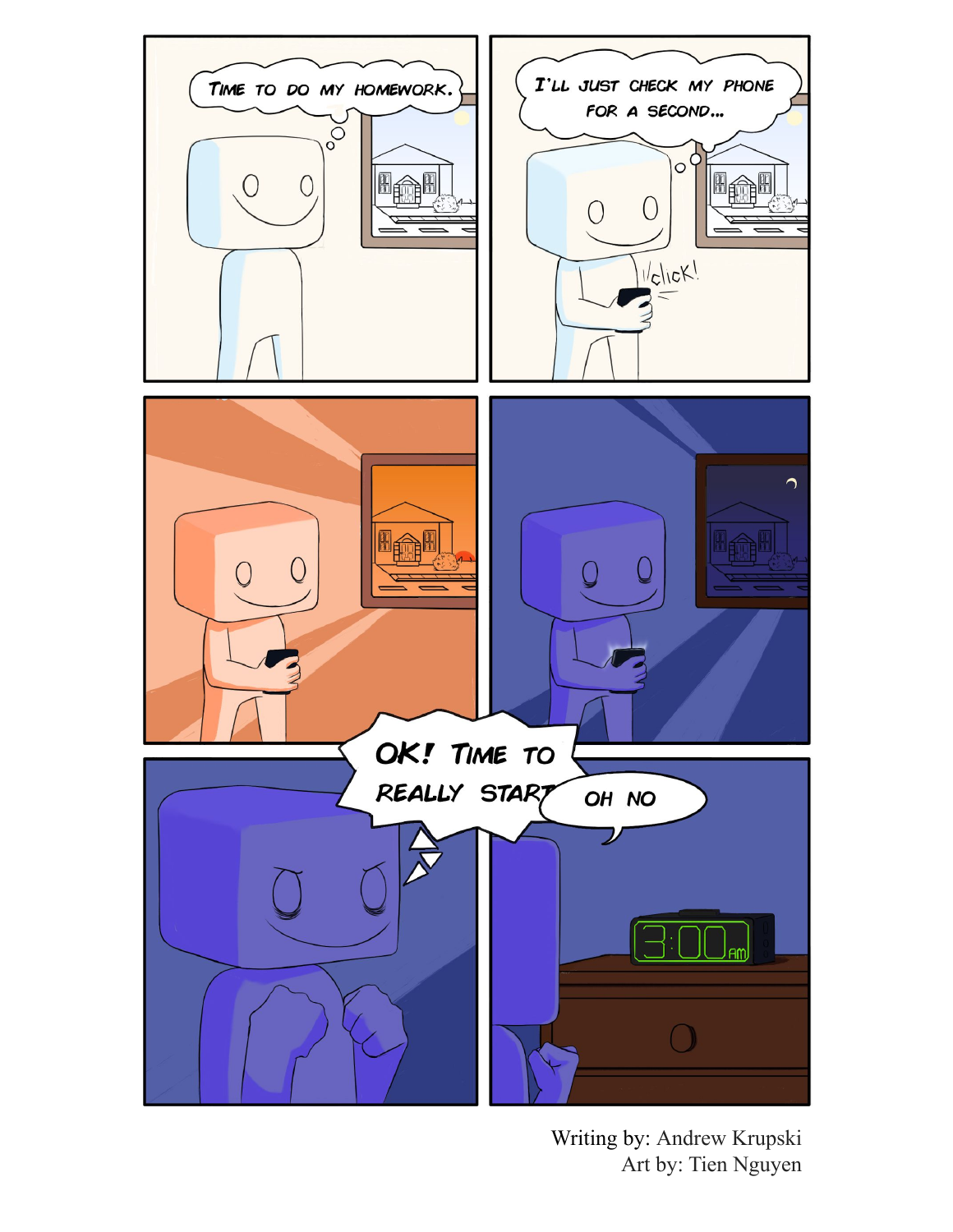### **A Glimpse Through the Window**

A glimpse through the window Snow blankets the ground Children laugh and play As it continues to fall

Little Tommy builds a snowman Little Jenny builds an igloo Little Parker has a snowball fight Little Alex, Emily, and Marshall go sledding

The tops of trees peek through the snow As an everlasting remainder of Christmas White hills stretch for miles and miles With snow fluffy like a marshmallow

All of this I see from inside my second story room As I wake up to a world covered in white

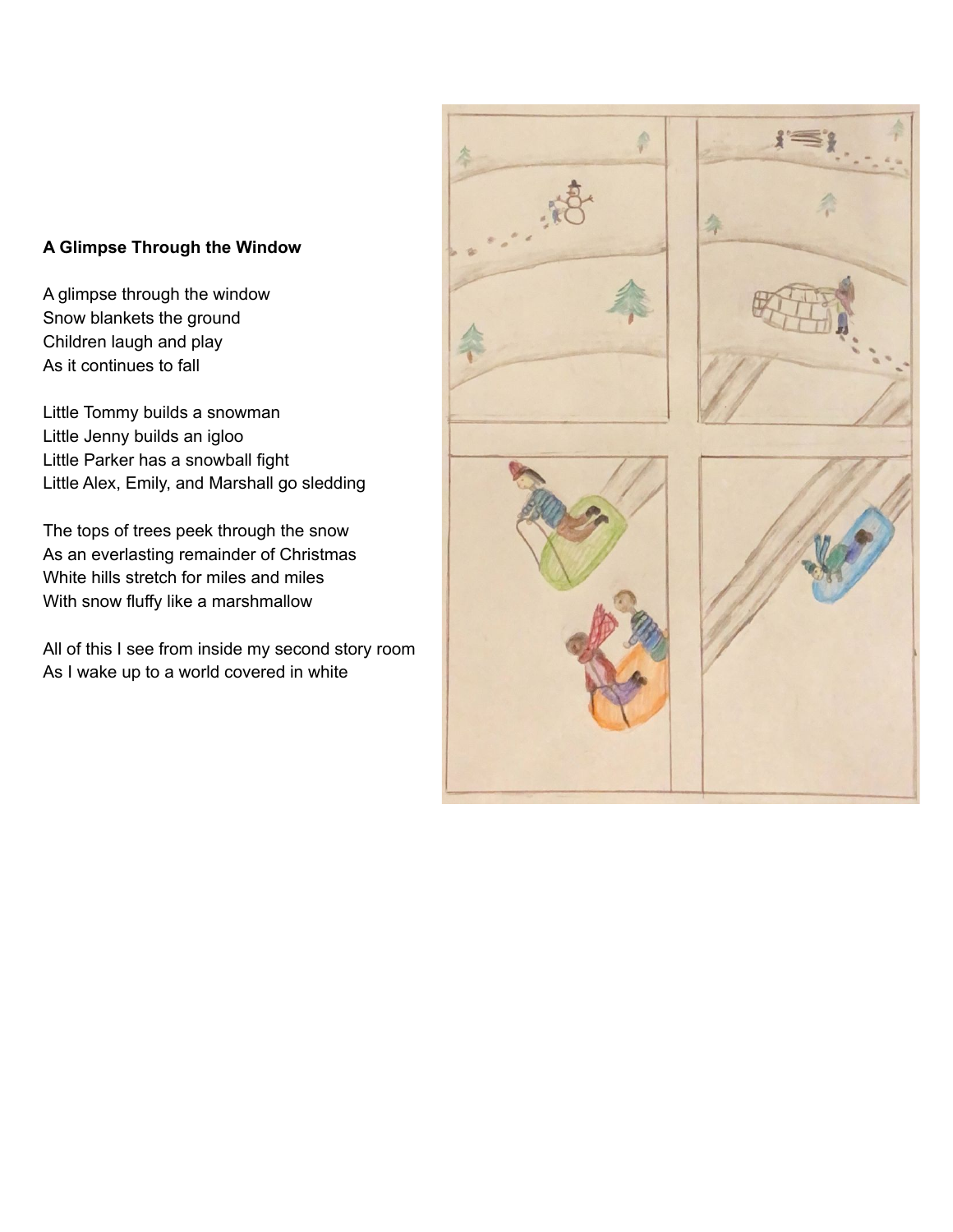### **Later By Gabriella Mastro**

To think

That one day

Every moment

I'll have you in my mind

I'll have you to come home to

Is such bliss

And yet

I never know when you'll walk into my life

When i see that you're the one

You'll be mine

And i yours

Our love will be uncomplicated

Because when someone is meant for you

It should be simple

There might be bumps in the road

But it is winding

It will last a lifetime

With my hand in yours

We face this path together

And flowers bloom as we walk

To think,

That one day

It'll be you

Is pure bliss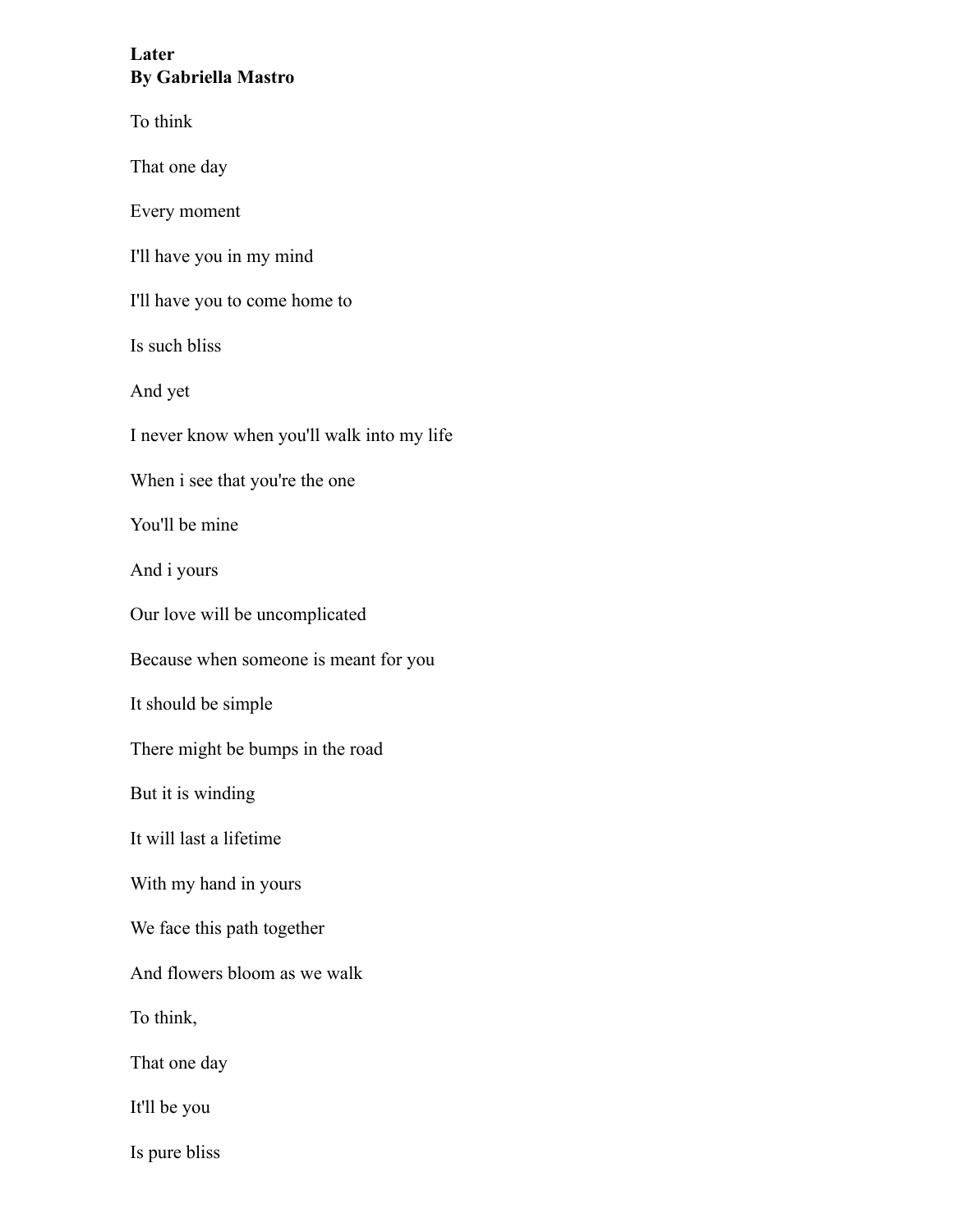

Artwork by Mia Henriques